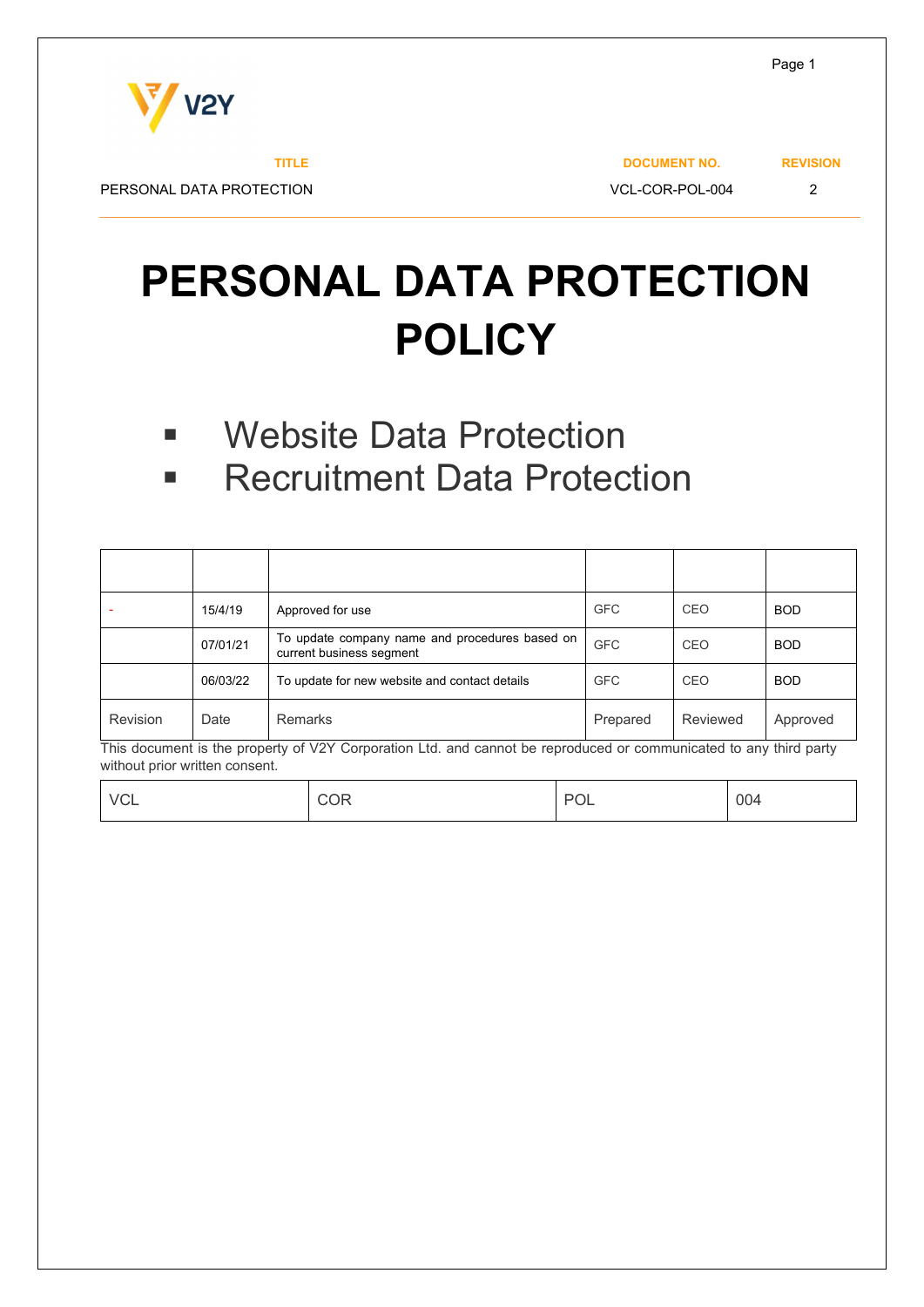

 $\mathbf l$ 

Company Code | Process Code | Document code

### PERSONAL DATA PROTECTION DESCRIPTION AND VCL-COR-POL-004 2

| VCL-COR-POL-00 |  |
|----------------|--|
|----------------|--|

| Sequence No |
|-------------|
|             |

| <b>Website Data Protection Policy</b>                 |                                                                                                                                                                                                                                                                                                                                                                                                                 |  |
|-------------------------------------------------------|-----------------------------------------------------------------------------------------------------------------------------------------------------------------------------------------------------------------------------------------------------------------------------------------------------------------------------------------------------------------------------------------------------------------|--|
| Application                                           | 1. V2Y Corporation Ltd. ("us", "we", "our") is the operator of<br>www.v2y.si (the "Website"). We recognise the importance of the<br>personal data you have entrusted to us and believe that it is our<br>responsibility to properly manage, protect and process your<br>personal data.                                                                                                                          |  |
|                                                       | 2. This policy (if you make a purchase or register on the Website)<br>are designed to assist you in understanding how we collect, use,<br>disclose and/or process your personal data.                                                                                                                                                                                                                           |  |
|                                                       | 3. We will collect, use or disclose personal data for reasonable<br>business purposes only if there is consent or deemed consent<br>from the individual and information on such purposes have been<br>notified. Unless restricted by the Personal Data Protection Act<br>of Singapore ("PDPA") or any other applicable law, you agree<br>that we may process your personal data in the manner set out<br>below. |  |
|                                                       | 4. In this policy, "personal data" shall have the meaning ascribed<br>to it in the PDPA.                                                                                                                                                                                                                                                                                                                        |  |
| Collection, use<br>and disclosure<br>of personal data | <b>Why Personal Data is collected</b><br>We may collect and use your personal data for any or all of the following<br>purposes:                                                                                                                                                                                                                                                                                 |  |
|                                                       | (a) when you register for an account on the Website;                                                                                                                                                                                                                                                                                                                                                            |  |
|                                                       | (b) when you make an order on the Website;                                                                                                                                                                                                                                                                                                                                                                      |  |
|                                                       |                                                                                                                                                                                                                                                                                                                                                                                                                 |  |
|                                                       | (c) when you complete purchase orders or requests or applications<br>for our products or services, request for refunds or cancellations<br>(by telephone, in person, by mail or electronically);                                                                                                                                                                                                                |  |
|                                                       | (d) when you liaise with us in relation to our products, services,<br>promotions, competitions, complaints or special events (in<br>person via our customer service centre or via our co-workers in<br>our online stores, by email, telephone or any other means);                                                                                                                                              |  |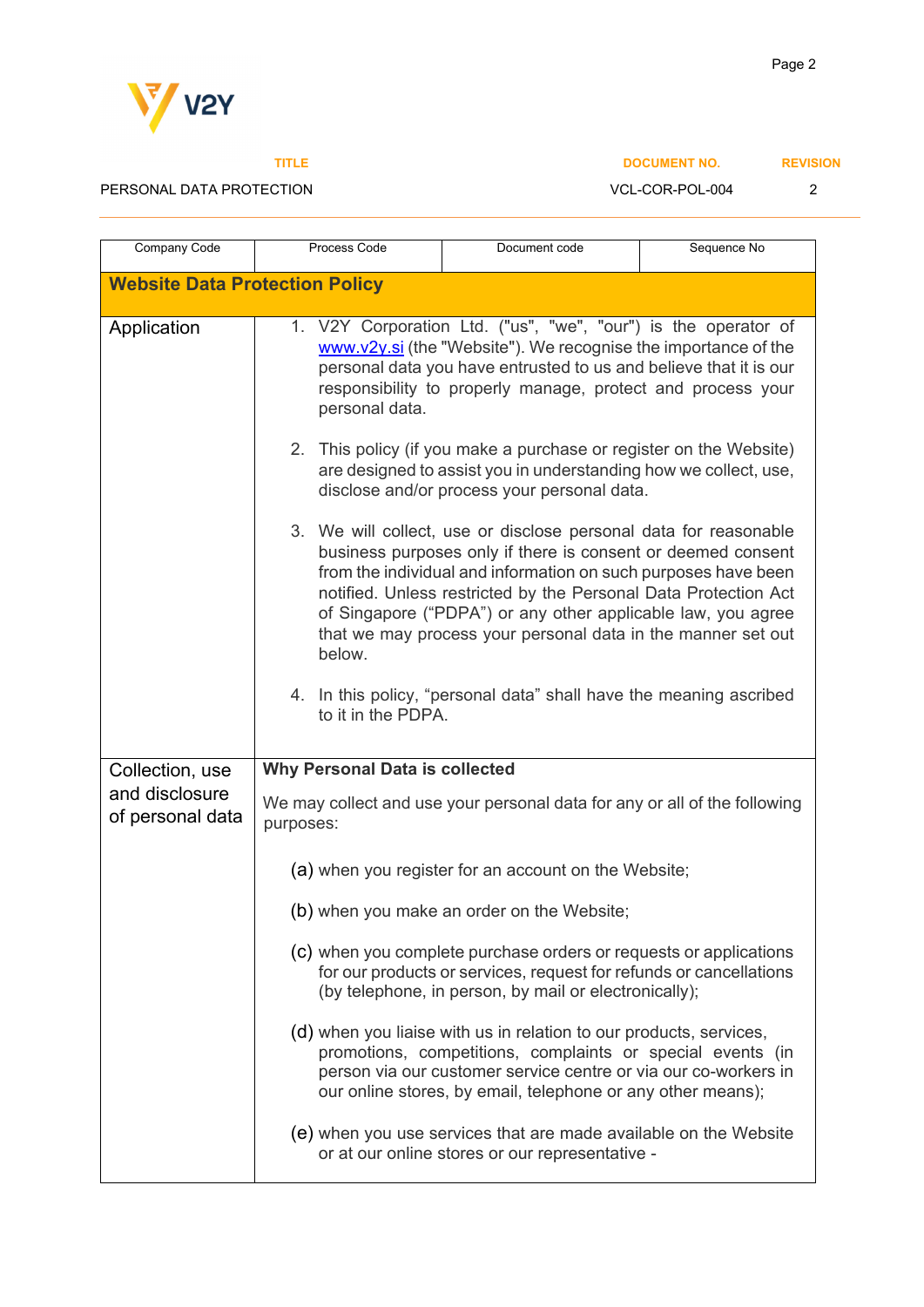

| <b>What Personal Data is Collected</b>                                                                                                                                                                                                                                                                                                    |
|-------------------------------------------------------------------------------------------------------------------------------------------------------------------------------------------------------------------------------------------------------------------------------------------------------------------------------------------|
| We collect personal data through registration, placement of orders, email<br>messages, telephone conversations, inquiries, requests, and other<br>situations where you have chosen to provide personal data to us.                                                                                                                        |
| The types of personal data which we may collect about you include:                                                                                                                                                                                                                                                                        |
| (a) contact information such as names, addresses, telephone<br>numbers, email addresses, contact preferences and phone<br>details.                                                                                                                                                                                                        |
| (b) Services you have purchased or which you have acquired<br>about, together with any additional data necessary to deliver<br>those products and services and to respond to your enquiries<br>(c) Any additional data relating to you that you provide to us directly<br>through our websites or indirectly through use of our websites, |
| through our representatives or otherwise                                                                                                                                                                                                                                                                                                  |
| (d) Data you provide to us through our service center, customer<br>surveys or visits by our representatives from time to time.                                                                                                                                                                                                            |
| (e) housing information such as household size, type of home and                                                                                                                                                                                                                                                                          |
| living situation;                                                                                                                                                                                                                                                                                                                         |
| (f) billing information such as billing address;<br>$(q)$ details of your visits to the Website, such as traffic data, location                                                                                                                                                                                                           |
| data; and -                                                                                                                                                                                                                                                                                                                               |
| (h) your transaction history. -                                                                                                                                                                                                                                                                                                           |
| We collect these personal data when it is necessary for business<br>purposes or to meet the purposes for which the individuals have<br>submitted the information. We hold your personal data in an electronic<br>system in Singapore.                                                                                                     |
| <b>Use of Personal Data</b>                                                                                                                                                                                                                                                                                                               |
| We use personal data for the following purposes:                                                                                                                                                                                                                                                                                          |
| (a) performing obligations in connection with our provision of the<br>goods or services requested by you;                                                                                                                                                                                                                                 |
| (b) verifying your identity;                                                                                                                                                                                                                                                                                                              |
| (c) responding to, handling and processing queries, requests,<br>applications, complaints, responding to, handling, and<br>processing queries, requests, applications, complaints, and<br>feedback from you;                                                                                                                              |
| (d) managing your relationship with us;                                                                                                                                                                                                                                                                                                   |
| (e) processing payment or credit transactions;                                                                                                                                                                                                                                                                                            |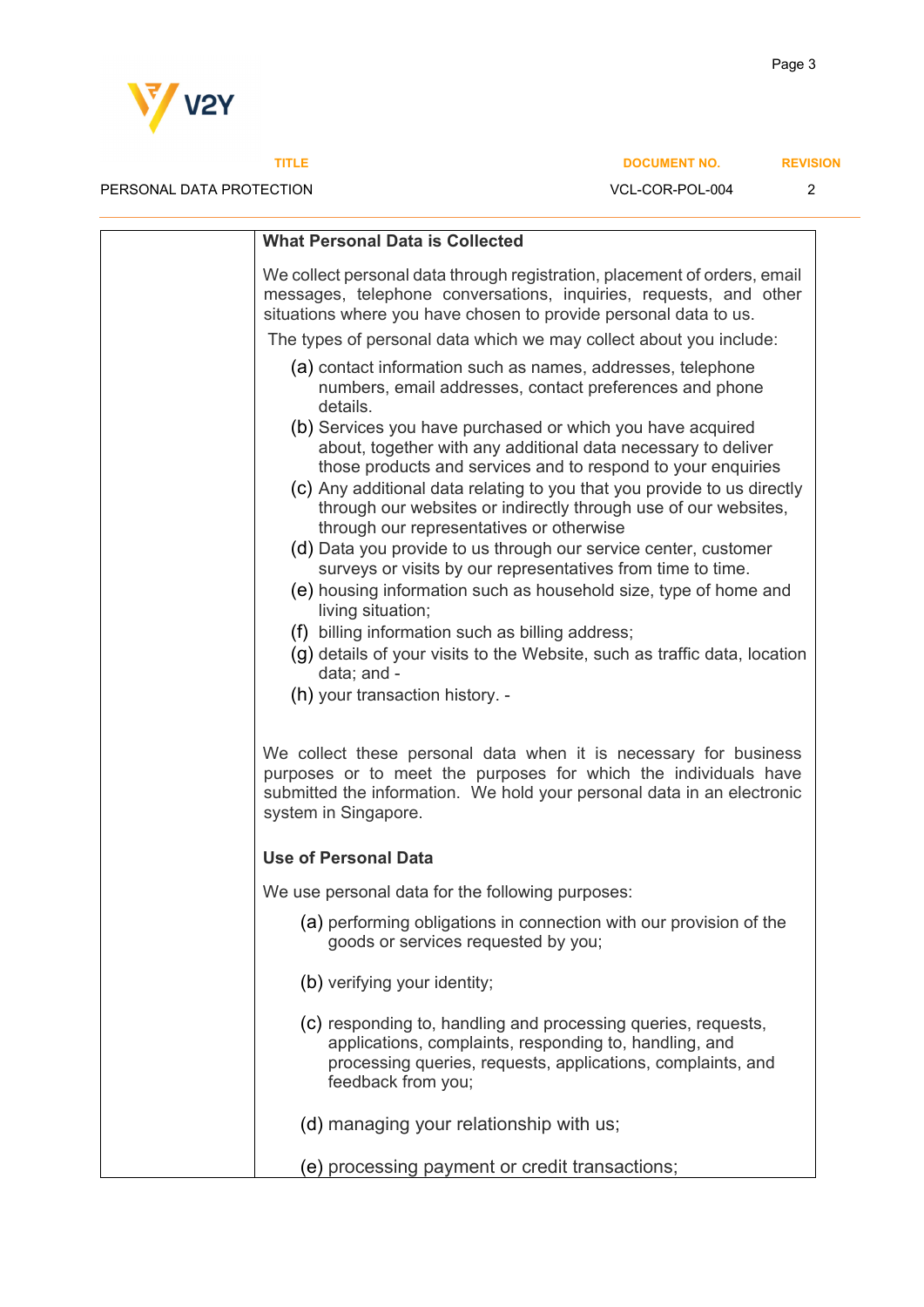

**TITLE** DOCUMENT NO. REVISION

Page 4

|                                                    | (f) sending your marketing information about our goods or<br>services including notifying you of our marketing events,<br>initiatives and promotions, lucky draws, membership and<br>rewards schemes and other promotions;<br>(g) any other purposes for which you have provided the<br>information;                                                                                                                                                                                      |  |
|----------------------------------------------------|-------------------------------------------------------------------------------------------------------------------------------------------------------------------------------------------------------------------------------------------------------------------------------------------------------------------------------------------------------------------------------------------------------------------------------------------------------------------------------------------|--|
|                                                    | (h) transmitting to any unaffiliated third parties including our third-<br>party service providers and agents, and relevant governmental<br>and/or regulatory authorities, whether in Singapore or abroad,<br>for the aforementioned purposes; and<br>(i) all other purposes related to our business.                                                                                                                                                                                     |  |
|                                                    | Any individual may choose to unsubscribe from mailing lists,<br>registrations, or elect not to receive further marketing information from us<br>by contacting our Data Protection Officer at the contact details provided<br>below, or if we have contacted such individual by email, such individual<br>may use the unsubscribe function in that email to notify us. Such requests<br>will be processed within 30 days.                                                                  |  |
| Disclosure of<br>personal data to<br>third parties | We may disclose your personal data to third party service providers,<br>agents and other organisations we have engaged to perform any of the<br>business functions. This may continue to apply even in situations where<br>your relationship with us (for example, pursuant to a contract) has been<br>terminated or altered in any way, for a reasonable period thereafter<br>(including, where applicable, a period to enable us to enforce our rights<br>under any contract with you). |  |
| Access to and<br>correction of<br>personal data    | 1. Upon request, we will provide the individual with access to their<br>personal data or other appropriate information on their personal<br>data in accordance with the requirements of the PDPA.                                                                                                                                                                                                                                                                                         |  |
|                                                    | 2. Upon request, we will correct an error or omission in the<br>individual's personal data that is in our possession or control in<br>accordance with the requirements of the PDPA.                                                                                                                                                                                                                                                                                                       |  |
|                                                    | 3. We may charge for a request for access in accordance with the<br>requirements of the PDPA.                                                                                                                                                                                                                                                                                                                                                                                             |  |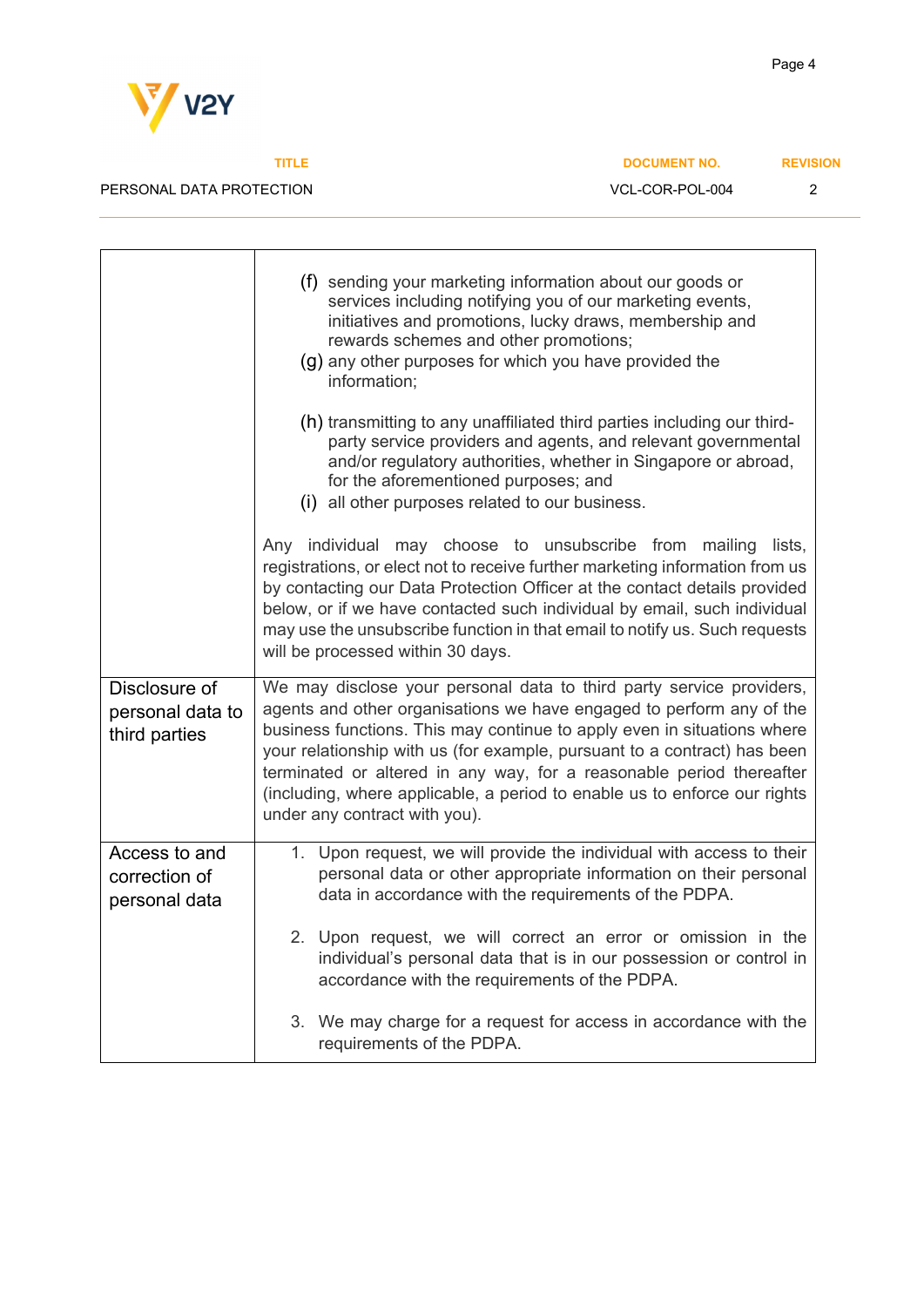

PERSONAL DATA PROTECTION DESCRIPTION AND VCL-COR-POL-004 2

| Withdrawal of<br>consent                       | 1. You may withdraw your consent for the collection, use and/or<br>disclosure of your personal data that is in our possession or under<br>our control by writing our Data Protection officer at the contact<br>details provided below.                                                                                          |
|------------------------------------------------|---------------------------------------------------------------------------------------------------------------------------------------------------------------------------------------------------------------------------------------------------------------------------------------------------------------------------------|
|                                                | 2. We will process your request within a reasonable time from such<br>a request for withdrawal of consent being made, and will<br>thereafter not collect, use and/or disclose your personal data in<br>the manner stated in your request.                                                                                       |
|                                                | 3. Whilst we respect your decision to withdraw your consent, please<br>note that depending on the nature and scope of your request, we<br>may not be in a position to continue providing our goods or<br>services to you and we shall, in such circumstances, notify you<br>before completing the processing of your request. - |
|                                                | 4. Please note that withdrawing consent does not affect our right to<br>continue to collect, use and disclose personal data where such<br>collection, use and disclose without consent is permitted or<br>required under applicable laws.                                                                                       |
| Accuracy of<br>personal data                   | We will make a reasonable effort to ensure that personal data collected<br>by us or on our behalf is accurate and complete.                                                                                                                                                                                                     |
| Security and<br>protection of<br>personal data | 1. We will put in place reasonable security arrangements to ensure<br>that your personal data is adequately protected and secured, to<br>prevent unauthorised access, collection, use, disclosure,<br>copying, modification, disposal or similar risks.                                                                         |
|                                                | 2. However, we cannot assume responsibility for any unauthorized<br>use of your personal data by third parties which are wholly<br>attributable to factors beyond our control.                                                                                                                                                  |
|                                                | 3. We will also put in place measures to ensure that any of your<br>personal data that is in our possession or under our control is<br>destroyed and/or anonymized as soon as it is reasonable to<br>assume that:                                                                                                               |
|                                                | (a) the purpose for which that personal data was collected is no<br>longer being served by the retention of such personal data;<br>and                                                                                                                                                                                          |
|                                                | (b) retention is no longer necessary for any other legal or business<br>purposes.                                                                                                                                                                                                                                               |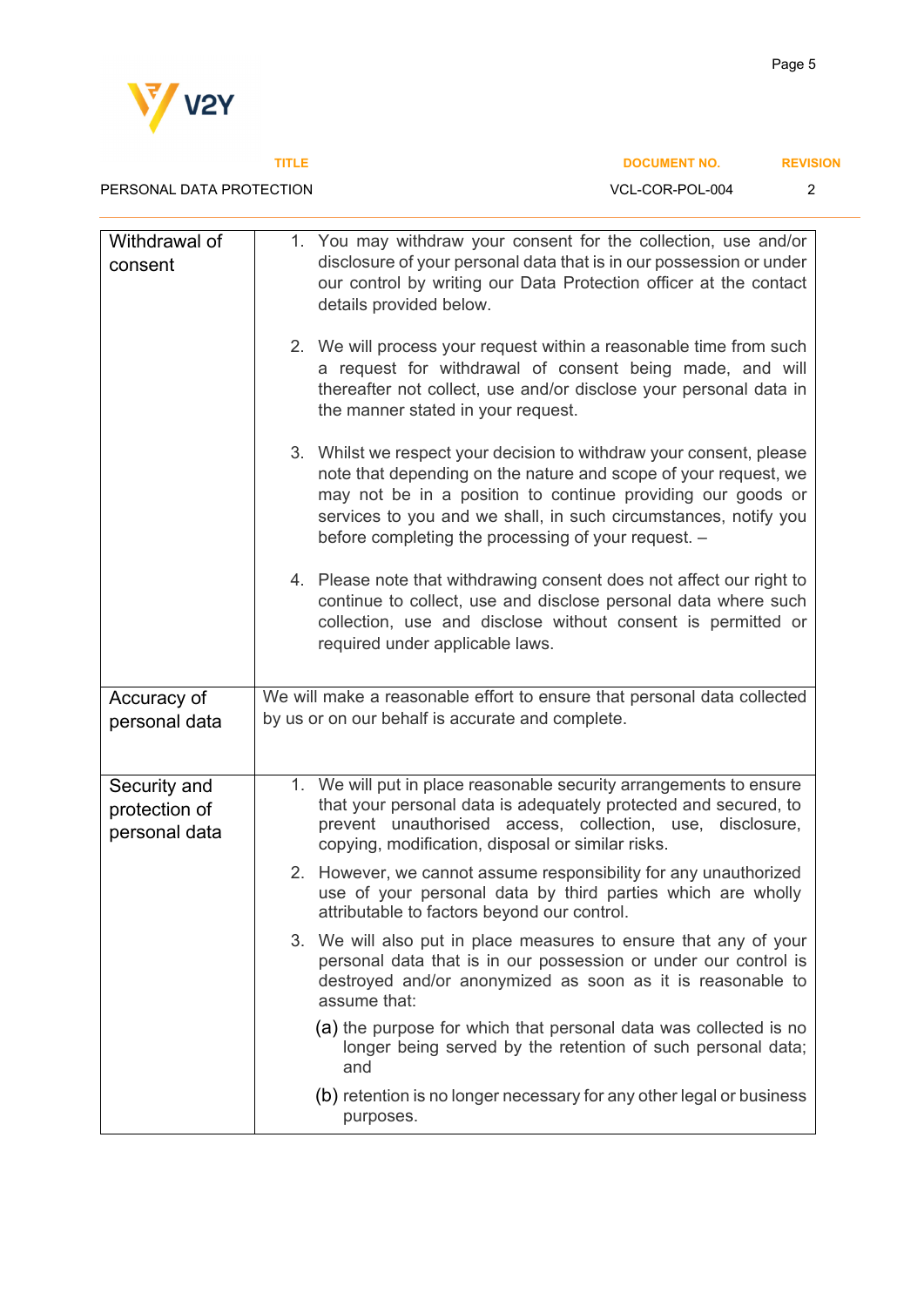

| Retention of<br>personal data                           | We will cease to retain personal data, as soon as it is reasonable to<br>assume that the purpose for collection of such personal data is no longer<br>being served by such retention, and such retention is no longer<br>necessary for legal or business purposes.                                                                                                                                                                                                                                                                                                                                                                             |  |
|---------------------------------------------------------|------------------------------------------------------------------------------------------------------------------------------------------------------------------------------------------------------------------------------------------------------------------------------------------------------------------------------------------------------------------------------------------------------------------------------------------------------------------------------------------------------------------------------------------------------------------------------------------------------------------------------------------------|--|
| Transfer of<br>personal data<br>outside of<br>Singapore | We will ensure that any transfers of personal data to a territory outside of<br>Singapore will be in accordance with the PDPA so as to ensure a<br>standard of protection to personal data so transferred that is comparable<br>to the protection under the PDPA.                                                                                                                                                                                                                                                                                                                                                                              |  |
| <b>Data Protection</b><br>Officer                       | You may contact our Data Protection Officer if you have any enquiries or<br>feedback on our personal data protection policies and procedures; or if<br>you wish to make any request. please contact our Data Protection Officer<br>Cai Jingren John and Adam Chong details set out below<br>V2Y Insurtech Pte Ltd<br>38, Jalan Pemimpin, #05-03, M38 Singapore 577178<br>+65 6745 1668<br>administrator@v2y.si                                                                                                                                                                                                                                 |  |
| Effect of policy<br>and changes to<br>policies          | This Policy applies in conjunction with any other policies, notices,<br>1.<br>contractual clauses and consent clauses that apply in relation to<br>the collection, use and disclosure of your personal data by us.<br>2. We may revise this Policy from time to time without any prior<br>notice. You may determine if any such revision has taken place<br>by referring to the date on which this Notice was last updated. To<br>keep you informed, we will notify changes to this Policy by<br>prominently identifying the alteration for a period of not less than<br>two weeks on our home page at www.v2y.si and<br>www.devicecare.com.sg |  |
| Changes to our<br>policy<br>on<br>personal data         | We may change this policy from time to time and any changes will be<br>posted on V2Y website at www.v2y.si and www.devicecare.com.sg. This<br>policy on personal data was last updated on 12 Mar 2021.                                                                                                                                                                                                                                                                                                                                                                                                                                         |  |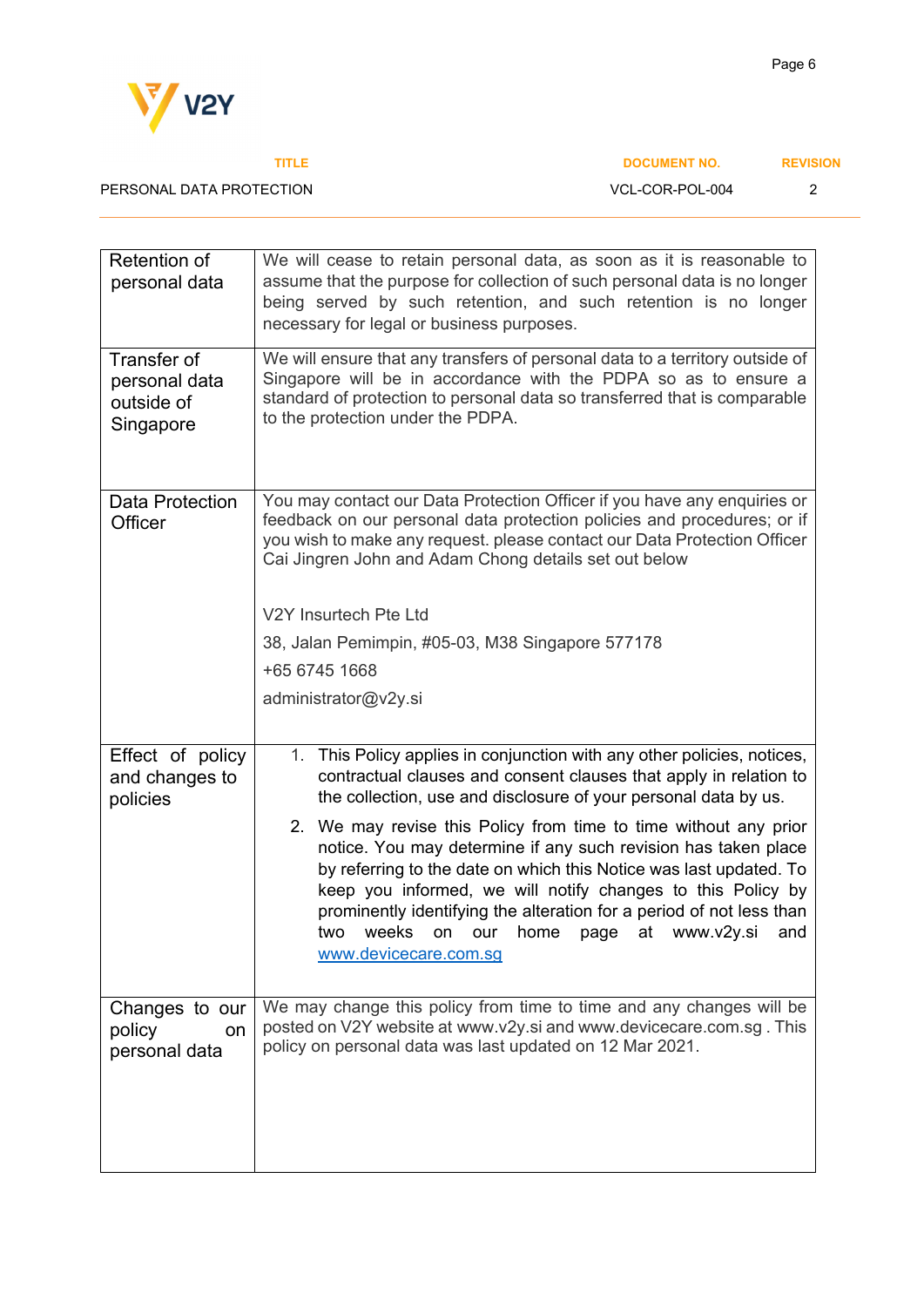

| <b>Recruitment Data Protection</b> |                                                                                                                                                                                                                                                                                                                                                                                                                                                         |  |  |
|------------------------------------|---------------------------------------------------------------------------------------------------------------------------------------------------------------------------------------------------------------------------------------------------------------------------------------------------------------------------------------------------------------------------------------------------------------------------------------------------------|--|--|
| Application                        | This Policy applies to all persons engaged in a contract of service with<br>us (whether on a part-timer, temporary or full-time basis) and interns and<br>trainees working at or attached to us (collectively referred to as<br>"employees") as well as persons who have applied for any such position<br>with us ("job applicants"), and all references to "employment" shall apply<br>equally to internships and traineeships (as may be applicable). |  |  |
| <b>Personal Data</b>               | 1. Personal data" means data, whether true or not, about an<br>employee or a job applicant who can be identified: (a) from that<br>data; or (b) from that data and other information to which we have<br>or are likely to have access.                                                                                                                                                                                                                  |  |  |
|                                    | 2. If you are a job applicant, personal data which we may collect<br>includes, without limitation, your:                                                                                                                                                                                                                                                                                                                                                |  |  |
|                                    | (a) name or alias, gender, NRIC/FIN or passport number, date                                                                                                                                                                                                                                                                                                                                                                                            |  |  |
|                                    | (b) of birth, nationality, and country and city of birth;                                                                                                                                                                                                                                                                                                                                                                                               |  |  |
|                                    | (c) mailing address, telephone numbers, email address and other<br>contact details;                                                                                                                                                                                                                                                                                                                                                                     |  |  |
|                                    | (d) resume, educational qualifications, professional qualifications<br>and certifications and employment references;                                                                                                                                                                                                                                                                                                                                    |  |  |
|                                    | (e) employment and training history;                                                                                                                                                                                                                                                                                                                                                                                                                    |  |  |
|                                    | (f) work-related health issues and disabilities; and                                                                                                                                                                                                                                                                                                                                                                                                    |  |  |
|                                    | (g) photographs.                                                                                                                                                                                                                                                                                                                                                                                                                                        |  |  |
|                                    | 3. If you are an employee, personal data which we may collect in the<br>context of your employment with us includes, without limitation,<br>your:                                                                                                                                                                                                                                                                                                       |  |  |
|                                    | (a) name or alias, gender, NRIC/FIN or passport number, date                                                                                                                                                                                                                                                                                                                                                                                            |  |  |
|                                    | (b) of birth, nationality, and country and city of birth;                                                                                                                                                                                                                                                                                                                                                                                               |  |  |
|                                    | (c) mailing address, telephone numbers, email address and                                                                                                                                                                                                                                                                                                                                                                                               |  |  |
|                                    | (d) other contact details;                                                                                                                                                                                                                                                                                                                                                                                                                              |  |  |
|                                    | (e) employment and training history;                                                                                                                                                                                                                                                                                                                                                                                                                    |  |  |
|                                    | (f) salary information and bank account details;                                                                                                                                                                                                                                                                                                                                                                                                        |  |  |
|                                    | (g) details of your next-of-kin, spouse and other family members;<br>work- related health and disabilities;                                                                                                                                                                                                                                                                                                                                             |  |  |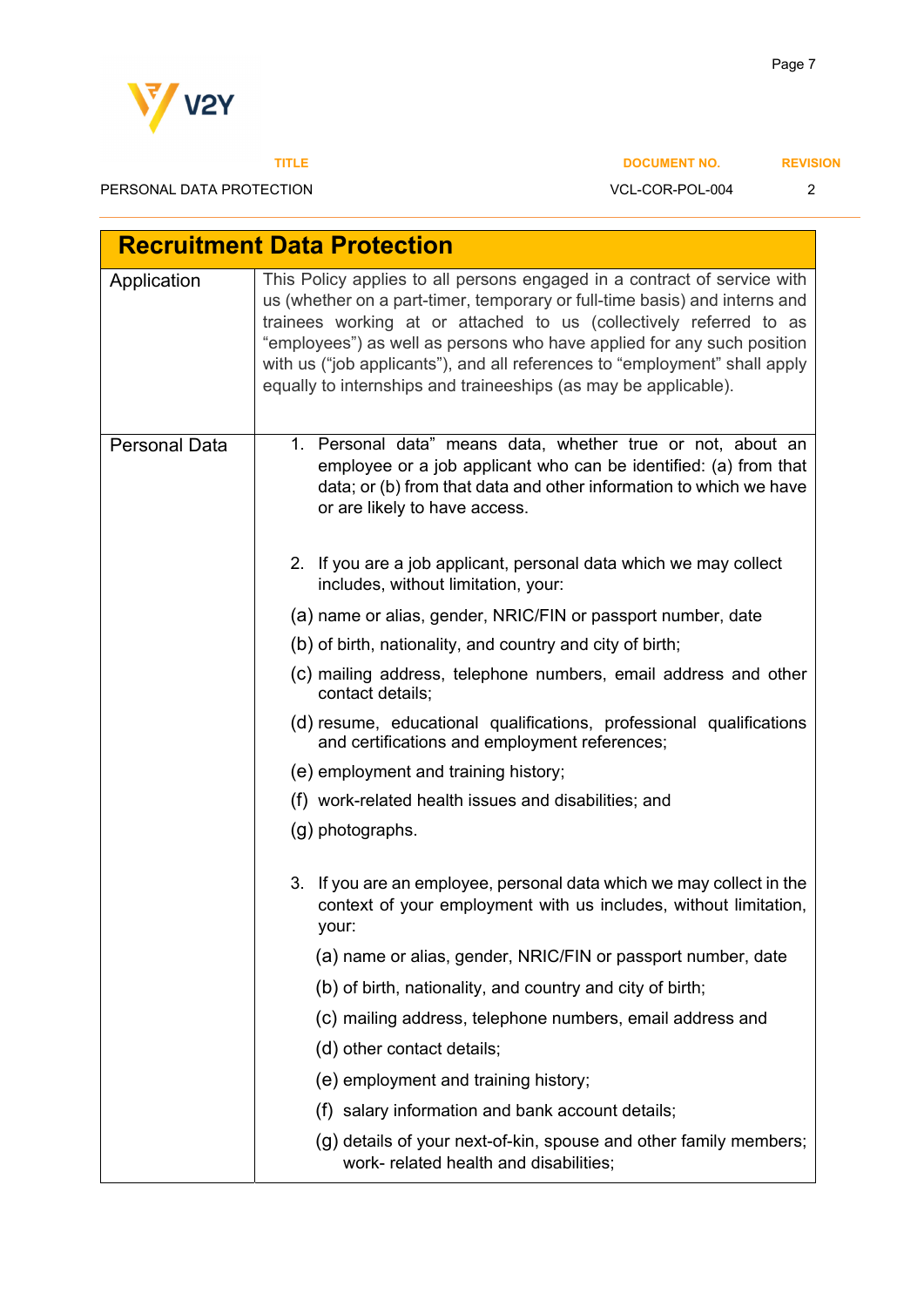

|                  | (h) records on leave of absence from work;                                                                                                                                                                                                                                                                                               |
|------------------|------------------------------------------------------------------------------------------------------------------------------------------------------------------------------------------------------------------------------------------------------------------------------------------------------------------------------------------|
|                  | photographs and other audio-visual information;<br>(i)                                                                                                                                                                                                                                                                                   |
|                  | (j) performance assessments and disciplinary records; and                                                                                                                                                                                                                                                                                |
|                  | (k) any additional information provided to us by you as a job<br>applicant (that is, prior to being engaged as an employee).                                                                                                                                                                                                             |
| Collection, use  | 1. We generally collect personal data that                                                                                                                                                                                                                                                                                               |
| and disclosure   |                                                                                                                                                                                                                                                                                                                                          |
| of personal data | (a) you knowingly and voluntarily provide in the course of or in<br>connection with your employment or job application with us, or<br>via a third party who has been duly authorised by you to<br>disclose your personal data to us (your "authorised<br>representative", which may include your job placement agent),<br>after          |
|                  | (i) you (or your authorised representative) have been notified<br>of the purposes for which the data is collected, and<br>(ii) you (or your authorised representative) have provided<br>written consent to the collection and usage of your personal<br>data for those purposes, or                                                      |
|                  | (b) collection and use of personal data without consent is<br>permitted or required by the PDPA or other laws. We shall<br>seek your consent before collecting any additional personal<br>data and before using your personal data for a purpose which<br>has not been notified to you (except where permitted or<br>authorised by law). |
|                  | 2. If you are a job applicant, your personal data will be collected and<br>used by us for the following purposes and we may disclose your<br>personal data to third parties where necessary for the following<br>purposes:                                                                                                               |
|                  | (a) assessing and evaluating your suitability for employment in<br>any current or prospective position within the organisation;<br>and                                                                                                                                                                                                   |
|                  | (b) verifying your identity and the accuracy of your personal<br>details and other information provided.                                                                                                                                                                                                                                 |
|                  | 3. If you are an employee, your personal data will be collected and<br>used by us for the following purposes and we may disclose your<br>personal data to third parties where necessary for the following<br>purposes:                                                                                                                   |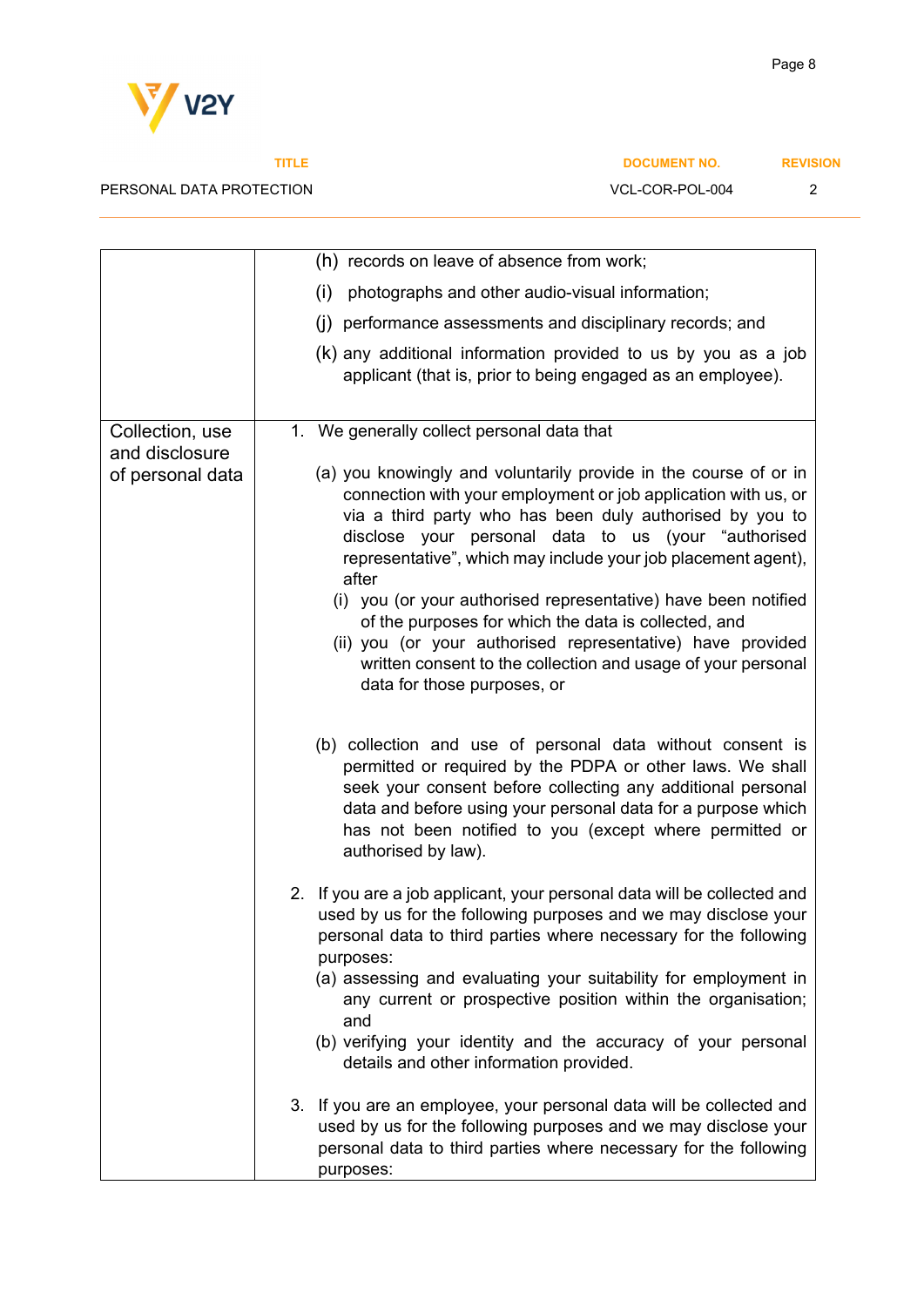**V**<sup>z</sup>/v2Y

PERSONAL DATA PROTECTION DESCRIPTION AND VCL-COR-POL-004 2

| (a) performing obligations under or in connection with your<br>contract of employment with us, including payment of<br>remuneration and tax;                                                                                                                                                                                                                                                                                 |
|------------------------------------------------------------------------------------------------------------------------------------------------------------------------------------------------------------------------------------------------------------------------------------------------------------------------------------------------------------------------------------------------------------------------------|
| (b) all administrative and human resources related matters within<br>our organisation, including administering payroll, granting<br>access to our premises and computer systems, processing<br>leave applications, administering your insurance and other<br>benefits, processing your claims and expenses, investigating<br>any acts or defaults (or suspected acts or defaults) and<br>developing human resource policies; |
| (c) managing and terminating our employment relationship with<br>you, including monitoring your internet access and your use of<br>our intranet email to investigate potential contraventions of our<br>internal or external compliance regulations, and resolving any<br>employment related grievances;                                                                                                                     |
| (d) assessing and evaluating your suitability for employment /<br>appointment or continued employment / appointment in any<br>position within our organisation;                                                                                                                                                                                                                                                              |
| (e) ensuring business continuity for our organisation in the event<br>that your employment with us is or will be terminated;<br>(f) performing obligations under or in connection with the<br>provision of our goods or services to our clients;                                                                                                                                                                             |
| (g) facilitating any proposed or confirmed merger, acquisition or<br>business asset transaction involving any part of our<br>organisation, or corporate restructuring process; and                                                                                                                                                                                                                                           |
| (h) facilitating our compliance with any laws, customs and<br>regulations which may be applicable to us.                                                                                                                                                                                                                                                                                                                     |
| The purposes listed in the above clauses may continue to apply<br>4.<br>even in situations where your relationship with us (for example,<br>pursuant to a contract) has been terminated or altered in any way,<br>for a reasonable period thereafter (including, where applicable, a<br>period to enable us to enforce our rights under any contract with<br>you).                                                           |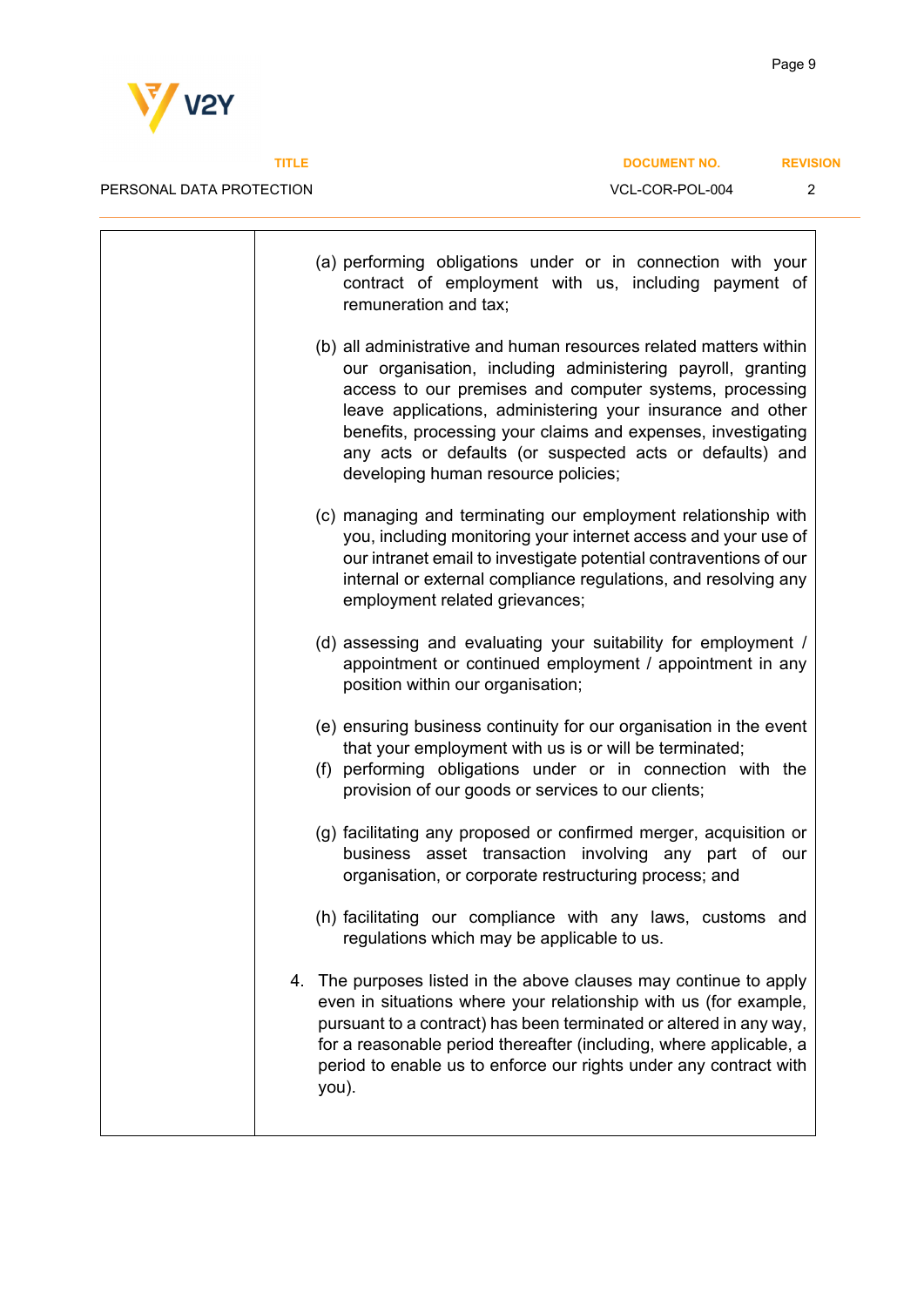

**Page 10** 

| Access to and<br>correction of<br>personal data | 1. If you wish to make (a) an access request for access to a copy of<br>the personal data which we hold about you or information about<br>the ways in which we use or disclose your personal data, or (b) a<br>correction request to correct or update any of your personal data<br>which we hold, you may submit your request in writing or via email<br>to our Data Protection Officer at the contact details provided<br>below.                                                                                                                               |
|-------------------------------------------------|------------------------------------------------------------------------------------------------------------------------------------------------------------------------------------------------------------------------------------------------------------------------------------------------------------------------------------------------------------------------------------------------------------------------------------------------------------------------------------------------------------------------------------------------------------------|
|                                                 | 2. A reasonable time frame should be set, and there should not be<br>any unjustified delay in effecting the withdrawal request.<br>Generally, as a rough gauge, the time frame to be indicated<br>should stay within 30 days of the withdrawal request.                                                                                                                                                                                                                                                                                                          |
|                                                 | 3. Please note that a reasonable fee may be charged for an access<br>request. If so, we will inform you of the fee before processing your<br>request.                                                                                                                                                                                                                                                                                                                                                                                                            |
|                                                 | 4. We will respond to your access request as soon as reasonably<br>possible. Should we not be able to respond to your access<br>request within 30 days after receiving your access request, we<br>will inform you in writing within 30 days of the time by which we<br>will be able to respond to your request. If we are unable to provide<br>you with any personal data or to make a correction requested by<br>you, we shall generally inform you of the reasons why we are<br>unable to do so (except where we are not required to do so under<br>the PDPA). |
|                                                 | 5. Please note that depending on the request that is being made, we<br>will only need to provide you with access to the personal data<br>contained in the documents requested, and not to the entire<br>documents themselves. In those cases, it may be appropriate for<br>us to simply provide you with confirmation of the personal data<br>that our organisation has on record, if the record of your personal<br>data forms a negligible part of the document.                                                                                               |
| Withdrawal of<br>consent                        | 1. The consent that you provide for the collection, use and<br>disclosure of your personal data will remain valid until such time<br>it is being withdrawn by you in writing. If you are a job applicant,<br>you may withdraw consent and request us to stop using and/or<br>disclosing your personal data for any or all of the purposes listed<br>above by submitting your request in writing or via email to our<br>Data Protection Officer at the contact details provided below.                                                                            |
|                                                 | 2. Upon receipt of your written request to withdraw your consent, we<br>may require reasonable time (depending on the complexity of the<br>request and its impact on our relationship with you) for your<br>request to be processed and for us to notify you of the                                                                                                                                                                                                                                                                                              |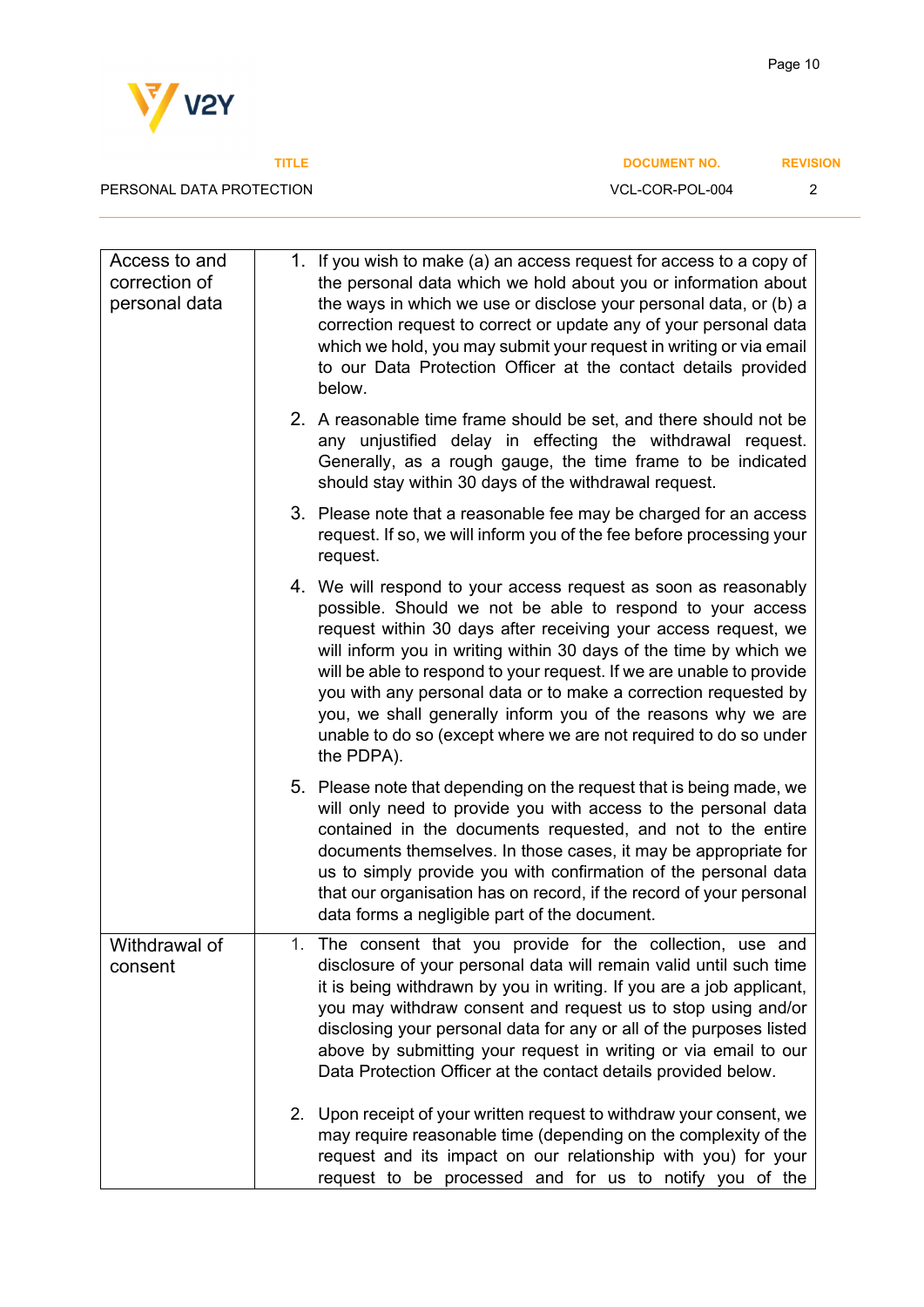



## PERSONAL DATA PROTECTION DESCRIPTION AND RESONAL CORPOL-004

|  | CL-COR-POL-004 |  |  |
|--|----------------|--|--|
|  |                |  |  |

|                                                | consequences of us acceding to the same, including any legal<br>consequences which may affect your rights and liabilities to us. In<br>general, we shall seek to process and effect your request within<br>7 days upon receiving it.                                                                                                                                                                                                                                                                                                        |  |  |
|------------------------------------------------|---------------------------------------------------------------------------------------------------------------------------------------------------------------------------------------------------------------------------------------------------------------------------------------------------------------------------------------------------------------------------------------------------------------------------------------------------------------------------------------------------------------------------------------------|--|--|
|                                                | 3. Whilst we respect your decision to withdraw your consent, please<br>note that depending on the nature and extent of your request, we<br>may not be in a position to process your job application (as the<br>case may be). We shall, in such circumstances, notify you before<br>completing the processing of your request (as outlined above).<br>Should you decide to cancel your withdrawal of consent, please<br>inform us in writing in the manner.                                                                                  |  |  |
|                                                | 4. Please note that withdrawing consent does not affect our right to<br>continue to collect, use and disclose personal data where such<br>collection, use and disclose without consent is permitted or<br>required under applicable laws.                                                                                                                                                                                                                                                                                                   |  |  |
| Accuracy of<br>personal data                   | We generally rely on personal data provided by you (or your authorised<br>representative). In order to ensure that your personal data is current,<br>complete and accurate, please update us if there are changes to your<br>personal data by informing our Data Protection Officer in writing or via<br>email at the contact details provided below                                                                                                                                                                                        |  |  |
| Security and<br>protection of<br>personal data | 1. To safeguard your personal data from unauthorised access,<br>collection, use, disclosure, copying, modification, disposal or<br>similar risks, we have introduced appropriate administrative,<br>physical and technical measures such as up-to-date antivirus<br>protection, encryption and the use of privacy filters to secure all<br>storage and transmission of personal data by us, and disclosing<br>personal data both internally and to our authorised third party<br>service providers and agents only on a need-to-know basis. |  |  |
|                                                | 2. You should be aware, however, that no method of transmission<br>over the Internet or method of electronic storage is completely<br>secure. While security cannot be guaranteed, we strive to protect<br>the security of your information and are constantly reviewing and<br>enhancing our information security measures.                                                                                                                                                                                                                |  |  |
| Retention of<br>personal data                  | 1. We may retain your personal data for as long as it is necessary to<br>fulfil the purposes for which they were collected, or as required or<br>permitted by applicable laws.                                                                                                                                                                                                                                                                                                                                                              |  |  |
|                                                | 2. We will cease to retain your personal data, or remove the means<br>by which the data can be associated with you, as soon as it is<br>reasonable to assume that such retention no longer serves the                                                                                                                                                                                                                                                                                                                                       |  |  |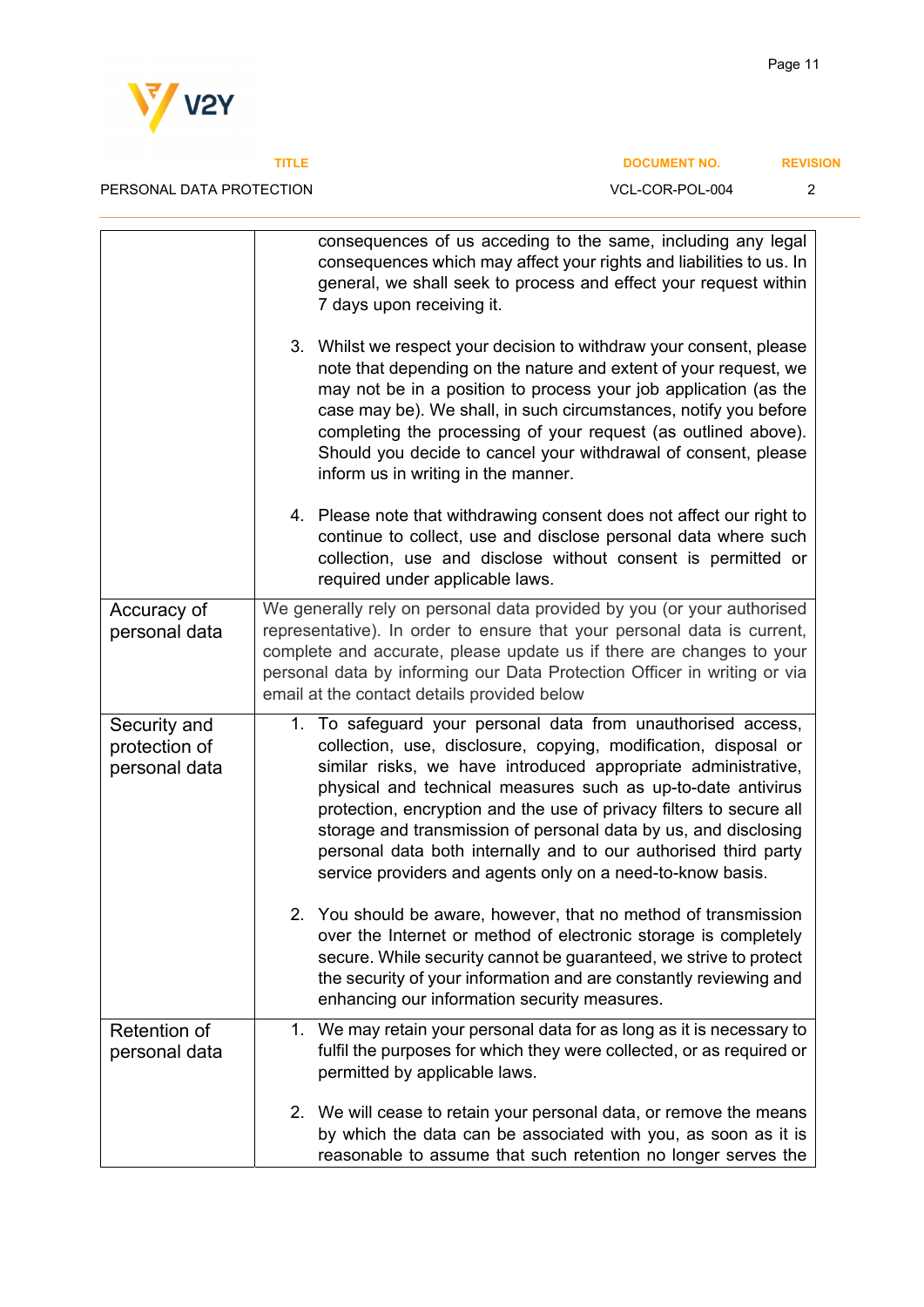

### PERSONAL DATA PROTECTION

| VCL-COR-POL-004 |  |
|-----------------|--|
|                 |  |

|                                                         | purposes for which the personal data were collected, and are no<br>longer necessary for legal or business purposes.                                                                                                                                                                                                                                                                                                                                                                                                                    |  |  |  |
|---------------------------------------------------------|----------------------------------------------------------------------------------------------------------------------------------------------------------------------------------------------------------------------------------------------------------------------------------------------------------------------------------------------------------------------------------------------------------------------------------------------------------------------------------------------------------------------------------------|--|--|--|
|                                                         | 3. The organisation may not be obliged to provide the employee with<br>access to the disciplinary records, investigations reports, or<br>decisions to terminate, that the organisation has created for<br>evaluative purposes of the employee.                                                                                                                                                                                                                                                                                         |  |  |  |
| Transfer of<br>personal data<br>outside of<br>Singapore | We generally do not transfer your personal data to countries outside of<br>Singapore (this excludes data stored securely on data servers on cloud<br>platform which may be stored in countries outside Singapore which we<br>have no control over the storage location). In the event that we do so, we<br>will obtain your consent for the transfer to be made and will take steps to<br>ensure that your personal data continues to receive a standard of<br>protection that is at least comparable to that provided under the PDPA. |  |  |  |
| <b>Data Protection</b><br>Officer                       | You may contact our Data Protection Officer if you have any enquiries or<br>feedback on our personal data protection policies and procedures; or if<br>you wish to make any request, please contact our Data Protection Officer<br>via details set out below                                                                                                                                                                                                                                                                           |  |  |  |
|                                                         | V2Y Insurtech Pte Ltd                                                                                                                                                                                                                                                                                                                                                                                                                                                                                                                  |  |  |  |
|                                                         | 38, Jalan Pemimpin, #05-03, M38 Singapore 577178                                                                                                                                                                                                                                                                                                                                                                                                                                                                                       |  |  |  |
|                                                         | +65 6745 1668                                                                                                                                                                                                                                                                                                                                                                                                                                                                                                                          |  |  |  |
|                                                         | administrator@v2y.si                                                                                                                                                                                                                                                                                                                                                                                                                                                                                                                   |  |  |  |
| Effect of policy<br>and changes to<br>policy            | This Policy applies in conjunction with any other policies, notices,<br>1.<br>contractual clauses and consent clauses that apply in relation to<br>the collection, use and disclosure of your personal data by us.                                                                                                                                                                                                                                                                                                                     |  |  |  |
|                                                         | 2. We may revise this Policy from time to time without any prior<br>notice. You may determine if any such revision has taken place<br>by referring to the date on which this Notice was last updated.<br>Your continued employment and participation in our recruitment<br>process constitute your acknowledgement and acceptance of<br>such changes.                                                                                                                                                                                  |  |  |  |